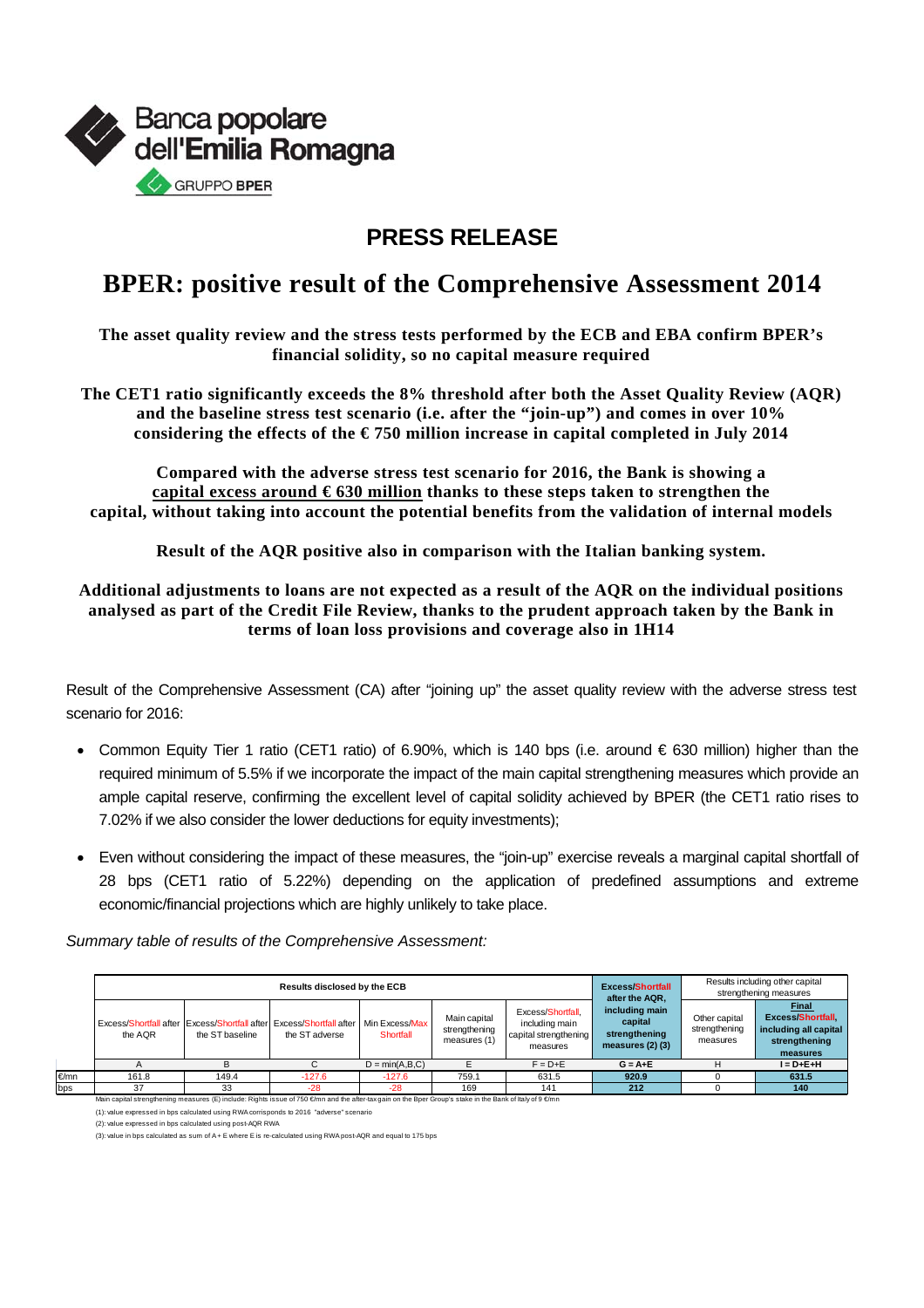This exercise, carried out by the European Central Bank (ECB) in collaboration with the National Competent Authorities (NCAs) of the Member States participating in the European Single Supervisory Mechanism (SSM) and with the support of independent third parties, involved 130 large banks at a European level and lasted around 12 months. The end of this long process of risk analysis anticipates the launch of the SSM, which is scheduled for 4 November.

The main objectives of this assessment are to increase the transparency of banks' financial statements by improving the quality of information made available and to strengthen investor confidence by ensuring the solidity and reliability of the European banking system.

In a nutshell, it is worth remembering that the CA is based on two fundamental pillars:

1) an asset quality review (AQR) to enhance the transparency of bank balance sheets by reviewing the quality of banks' assets, including the adequacy of asset and collateral valuation and related provisions by using a standard methodology. In assessing the results of the AQR, one has to bear in mind that the banks's financial statements were reviewed, also by bank inspectors, as of 31 December 2013, at a time when the economy was going through a serious recession;

2) a stress test, performed in close collaboration with the European Banking Authority (EBA), in order to assess the resilience of banks' balance sheets in various macroeconomic and market scenarios; two particular scenarios were taken as points of reference, the first being the so-called "baseline scenario", based on the macroeconomic forecasts of the European Commission, while the second is the so-called "adverse scenario", based on a hypothetical situation that is plausible but extreme, as it features a low level of probability, while involving major systemic risks. For this reason, as stated by the BCE, the outcomes of the stress test are in no way intended as long-term forecasts of financial performance nor as a projection of the banks' capital ratios.

The BCE's in-depth assessment differs from previous stress tests carried out at EU level as it involves combining the results of the AGR with the stress test ("join-up"); the results of the AQR were therefore used to adjust the starting point of the stress test, making it more conservative compared with similar tests carried out in the past.

The CA establishes minimum capital requirements that are higher than minimum regulatory level of 4.5%: namely, 8% for the AQR and stress test in the baseline scenario; 5.5% for the stress test in the adverse scenario.

\*\*\*\*\*\*\*\*\*\*\*\*\*\*\*\*\*\*\*\*

*Modena – 26 October 2014.* The Board of Directors of Banca popolare dell'Emilia Romagna met to examine the results of the Comprehensive Assessment announced today.

*Alessandro Vandelli, CEO of BPER, commented: "I am very pleased with the outcome of the Comprehensive Assessment, which confirms the excellent level of capital solidity achieved by our Bank, also in comparison with our European peers. BPER comes out of this exercise, which was performed with extreme rigour and severity by the Supervisory Authorities and EBA, without revealing any capital deficiencies that need filling; on the contrary, reporting a significant excess of approximately € 630 million over and above the required minimum, thanks to the contribution of the capital measures implemented during the course of the year. In this context, I think it is worth emphasising a number of key aspects: the exercise was carried out without considering the expected benefits to be derived from the validation of internal models (*AIRB) *and this ought to be taken into consideration when making comparisons with other Italian and European banks; the level of capitalisation after the Asset Quality Review is well above the minimum threshold and comes to more than 10% considering the effect of the principal measures taken*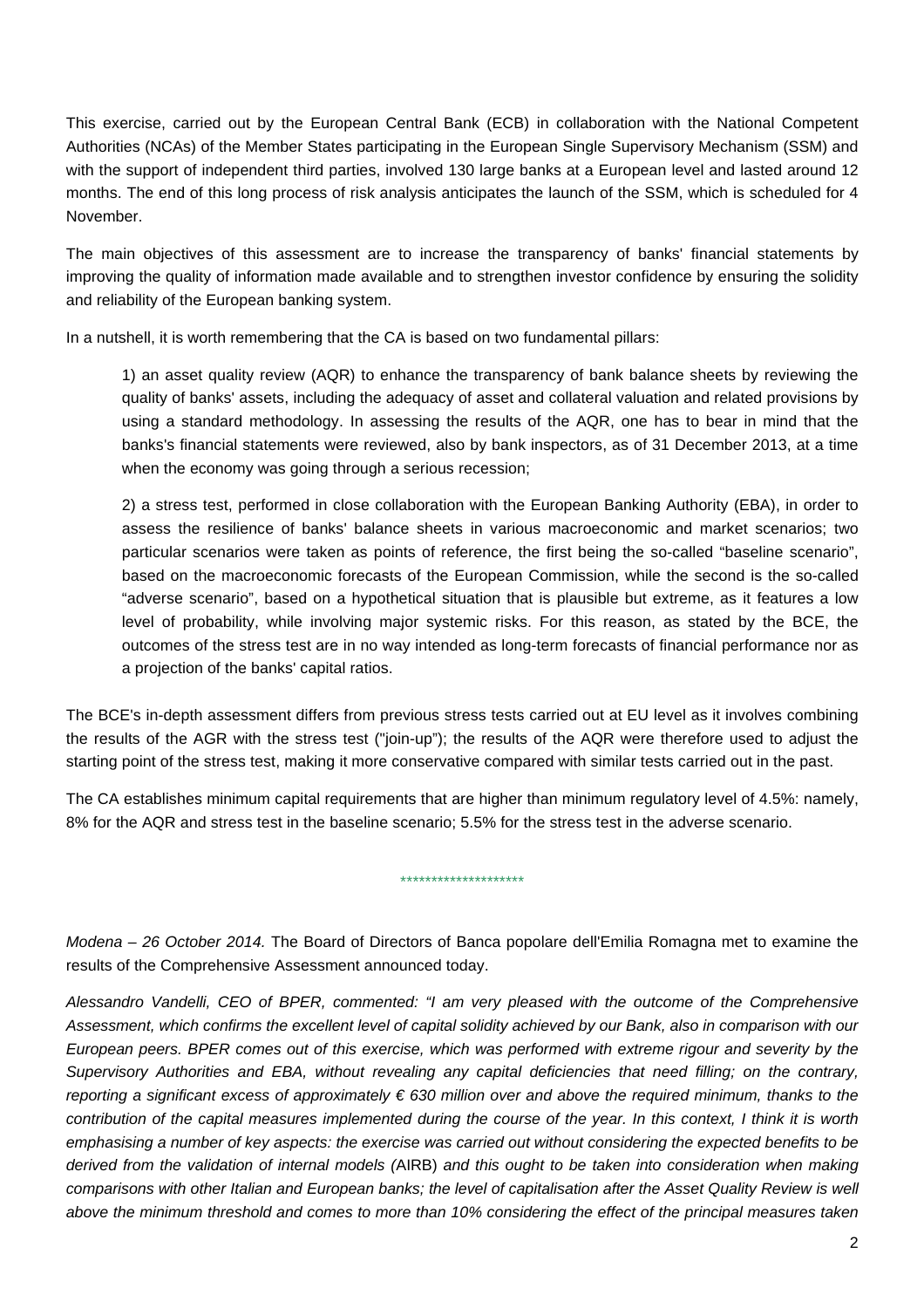to strengthen BPER's capital. The result of the AQR is positive also in comparison with the Italian banking system. *Moreover, based on internal evidence and thanks to the prudent approach constantly taken by the Bank in terms of loan loss provisions and coverage, additional adjustments to loans are not expected as a result of the AQR on the individual positions analysed as part of the Credit File Review. In a nutshell, I am convinced that the excellent result achieved, thanks to the combined effect of the measures implemented in recent years to make the Group more solid and efficient, provide confirmation that the right steps were taken to increase loan loss coverage, on the one*  hand, and to strengthen our capital base, on the other. The important work that has been carried out is the starting *point for the implementation of our new business plan in which we have been heavily involved in recent months and which will see the light at the beginning of next year. At the end of this difficult and challenging journey which has lasted the best part of a year, I would like to express my sincere thanks to all of the staff who have worked with great dedication to ensure that the AQR and stress test could be carried out as efficiently as possible."* 

Result of the Asset Quality Review

| <b>Result of the Asset Quality Review (AQR)</b>                                    | <b>Results of the</b><br>Comprehensive Assessment<br>(CA) | <b>CA results</b><br><b>INCLUDING</b><br>main capital strengthening<br>measures $(*)$ |        |
|------------------------------------------------------------------------------------|-----------------------------------------------------------|---------------------------------------------------------------------------------------|--------|
| <b>CET1 Ratio</b><br>at year end 2013 including retained earnings / losses of 2013 | (%)                                                       | 9.15%                                                                                 | 10.90% |
| Aggregated adjustments due to the outcome of the AQR                               | <b>Basis Points</b><br>Change                             | $-78$                                                                                 | -78    |
| <b>AQR</b> adjusted CET1 Ratio                                                     | $\frac{(9)}{0}$                                           | 8.37%                                                                                 | 10.12% |

(\*): Main capital strengthening measures include: Rights issue of 750 €/mn and the after-tax gain on the Bper Group's stake in the Bank of Italy of 9 €/mn

 The CET1 ratio after the AQR is equal 8.37%, well above the minimum threshold of 8% set by the ECB even before the main measures to strengthen capital (10.12% including such measures).

Result of the stress test after "joining up" with the AQR:

| <b>Result of the Stress Test</b> |       |       |       |        |  |  |  |  |
|----------------------------------|-------|-------|-------|--------|--|--|--|--|
| <b>Baseline scenario</b>         | 2013  | 2014  | 2015  | 2016   |  |  |  |  |
| CET1 Ratio (%)                   | 8.38% | 8.45% | 8.37% | 8.33%  |  |  |  |  |
| Shortfall (%)                    |       | $0\%$ | 0%    | 0%     |  |  |  |  |
| Capital shortfall (€mn)          | 0.00  | 0.00  | 0.00  | 0.00   |  |  |  |  |
| Adverse scenario                 | 2013  | 2014  | 2015  | 2016   |  |  |  |  |
| CET1 Ratio (%)                   | 8.38% | 6.92% | 6.09% | 5.22%  |  |  |  |  |
| Shortfall (%)                    | 0%    | 0%    | 0%    | 0.28%  |  |  |  |  |
| Capital shortfall (€mn)          |       | 0.00  | 0.00  | 127.60 |  |  |  |  |

- In the baseline stress scenario, the CET1 ratio does not show any shortfall, being well above the minimum requirement and, in the worst case for 2016, coming to 8.33% (versus a minimum benchmark of 8%), which increases to 10.03% if we take into consideration the capital strengthening measures already implemented (CET1 ratio of 10.06% if we consider the lower deductions for equity investments).
- In the adverse stress scenario, the CET1 ratio shows a marginal shortfall of 28 bps ( $\in$  127.6 million) in the worst case for 2016, compared with the minimum requirement of 5.5% (CET1 ratio of 5.22%). This figure is very small if compared with the capital strengthening measures already carried out, which result in a capital excess of around  $\epsilon$ 630 million (CET1 ratio of 6.90%, which rises to 7.02% if we consider the lower deductions for equity investments).